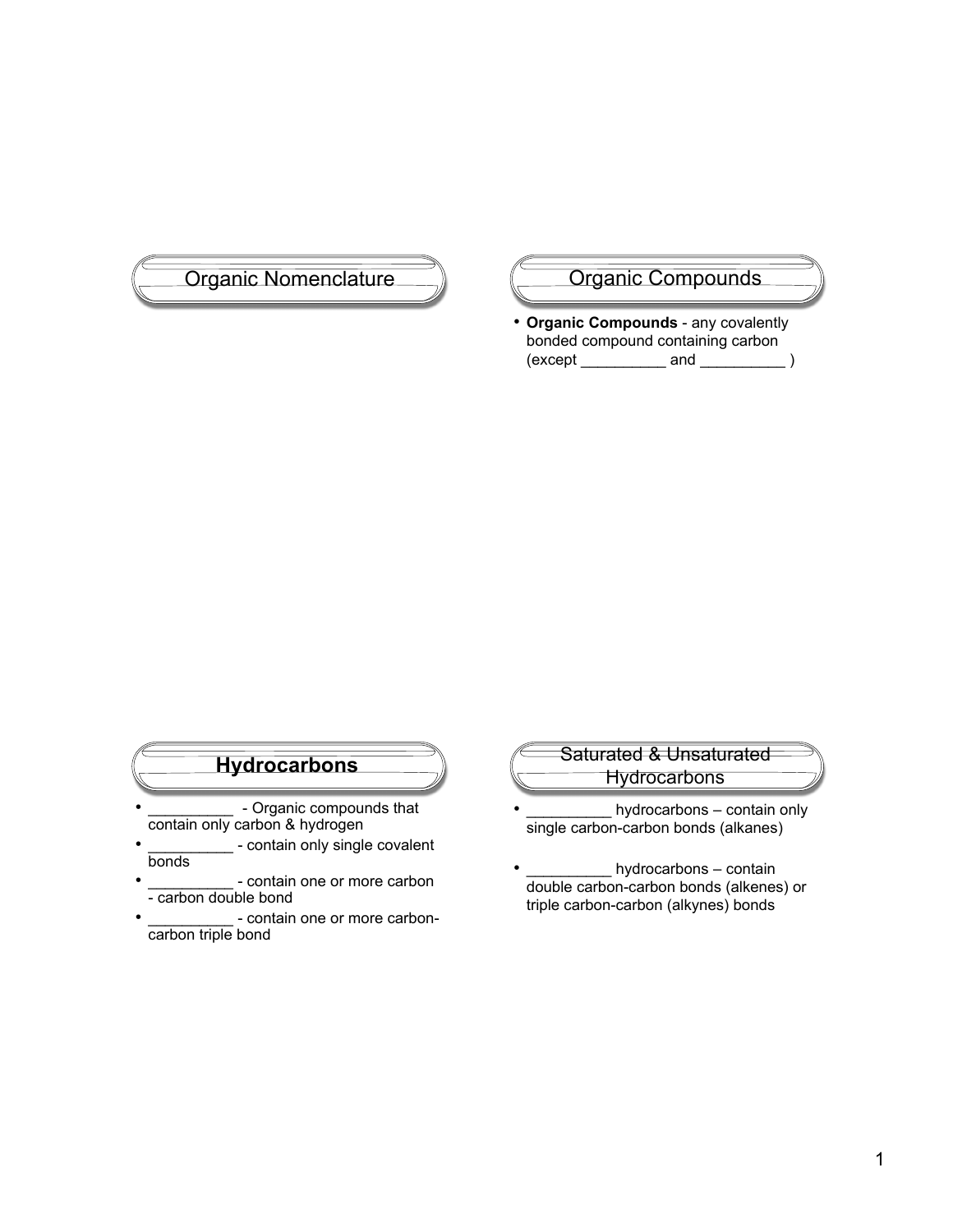#### **Formulas**

- Alkanes =  $C_nH_{2n+2}$
- Alkenes =  $C_nH_{2n}$
- Alkynes =  $C_nH_{2n-2}$

### **Nomenclature**

- Must memorize prefixes
- To name, look at the formula for the hydrocarbon
- Determine if it is an alkane, alkene, or alkyne
- Use the prefix for the number of carbons
- Add ending (ane, ene, yne)

| Prefix | # of carbon<br>atoms |
|--------|----------------------|
| Meth-  | 1                    |
| Eth-   | $\overline{2}$       |
| Prop-  | 3                    |
| But-   | 4                    |
| Pent-  | 5                    |
| Hex-   | 6                    |
| Hept-  | $\overline{7}$       |
| Oct-   | 8                    |
| Non-   | 9                    |
| Dec-   | 10                   |
|        |                      |





• What is the formula for octene?